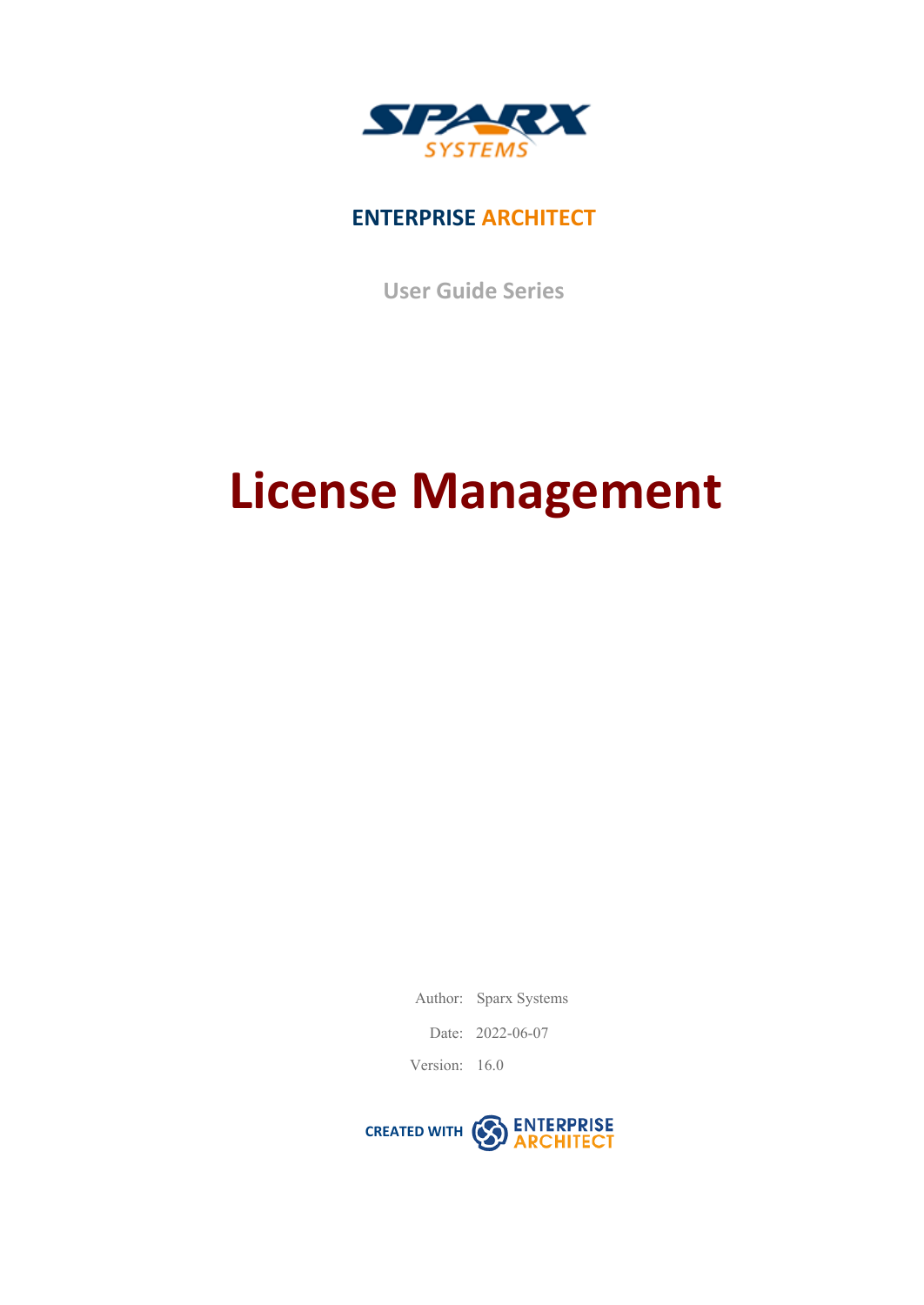### **Table of Contents**

| License Management               |  |
|----------------------------------|--|
| Finding Your License Information |  |
| 'ding License Keys               |  |
| Keystore Troubleshooting         |  |
| Upgrade an Existing License      |  |
| Register Add-In                  |  |
| d an Add-In Key                  |  |
|                                  |  |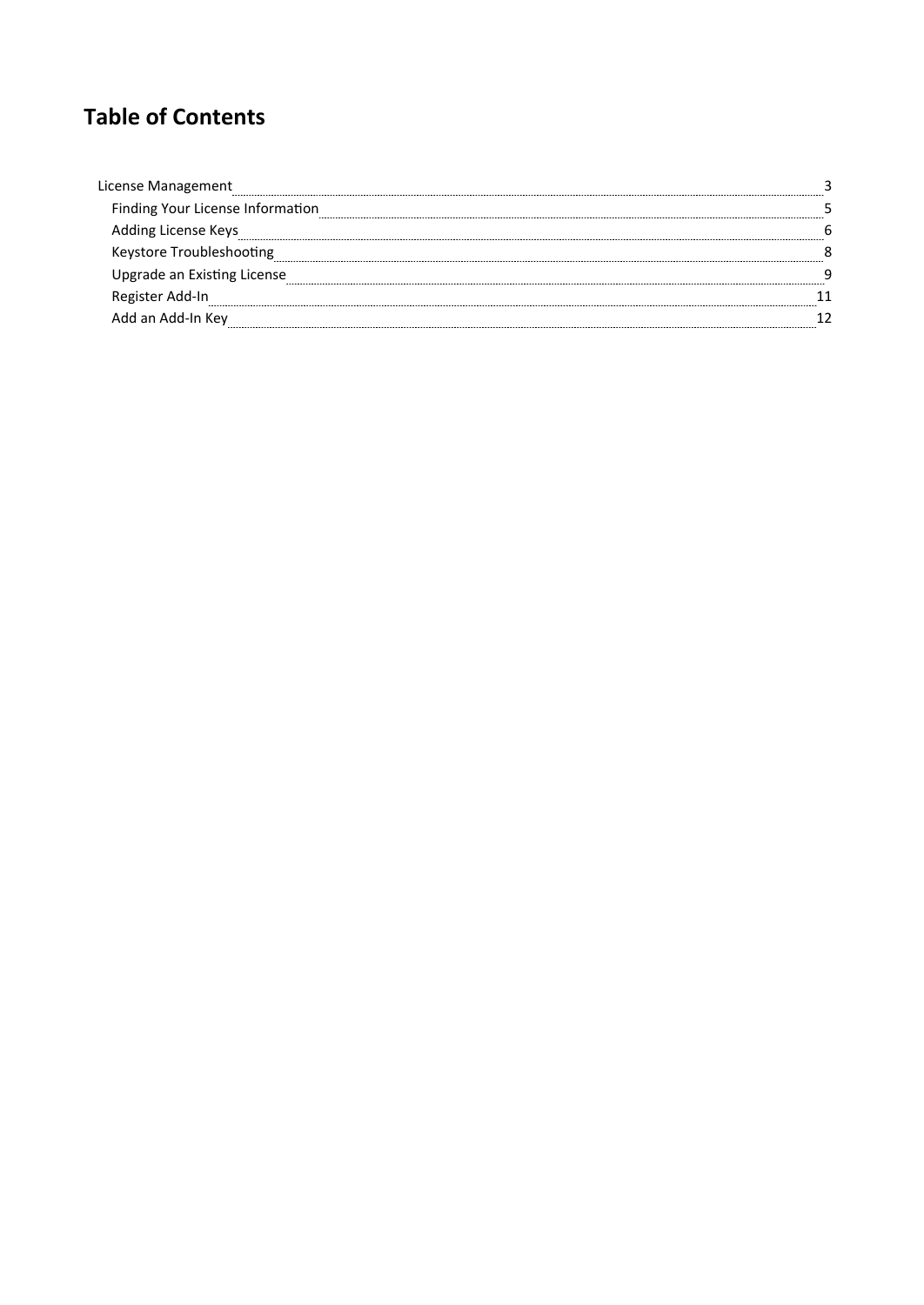### **License Management**

| <b>Licence Management</b>                               |                            | $\times$<br><b>COLORADO DE CALIFORNIA</b> |
|---------------------------------------------------------|----------------------------|-------------------------------------------|
| Use the Add Key button to enter a new registration key. |                            |                                           |
| Currently Registered Keys:                              |                            |                                           |
| Key                                                     | Product<br>Lease Expires   |                                           |
| <b>Add Registration Key</b>                             |                            | $\times$                                  |
| Enter Private Key<br>Get Shared Key                     | Name:                      |                                           |
|                                                         | Team Scottsmen<br>Company: |                                           |

Each purchased version of Enterprise Architect requires a license, and tools to manage the licenses are available for the product. There are two types of license available - Private Licenses, which are allocated to a named user, and Shared Licenses, which essentially provide a pool of floating licenses. After a purchased copy of Enterprise Architect has been installed, you will be required to enter either the license key provided at the time of purchase or a temporary shared key obtained from a central Keystore.

Enterprise Architect provides a licence management dialog through which you enter, view and maintain licence information, including upgrading the version of Enterprise Architect and registering Add-Ins.

#### **Access**

| Ribbon | Start > Help > Help > Register and Manage Your License $Key(s)$ |
|--------|-----------------------------------------------------------------|
|        | Start > Help > Register                                         |

### **License Management options**

| Option        | <b>Action</b>                                                                                                                                                                                                                                                                                                                                                                                                                                                                                                                                                                                                                                                          |
|---------------|------------------------------------------------------------------------------------------------------------------------------------------------------------------------------------------------------------------------------------------------------------------------------------------------------------------------------------------------------------------------------------------------------------------------------------------------------------------------------------------------------------------------------------------------------------------------------------------------------------------------------------------------------------------------|
| Key           | This column lists the registration keys that you are currently using.                                                                                                                                                                                                                                                                                                                                                                                                                                                                                                                                                                                                  |
|               | If the entry is an alphanumeric code, that is your private key that has been issued to<br>you permanently. You register this key the first time you use the Sparx Systems<br>product, using the Add Key button.                                                                                                                                                                                                                                                                                                                                                                                                                                                        |
|               | If the entry is 'Shared Key', it indicates that you have temporarily been allocated a<br>shared or 'floating' key from the key store. When you log on to Enterprise Architect,<br>a key is automatically issued to you (if one is available) from the key store. When<br>you have finished your work session, the key will be returned to the key store for<br>issue to another user. (Note that the Key Store might not have been configured to<br>manage keys automatically, in which case you manually obtain a key when you<br>open Enterprise Architect and, if you prefer, manually release the key before the<br>'lease' expiry - see Add Key and Release Key.) |
| Lease Expires | This column indicates when the 'lease' on the registration key you are using expires.                                                                                                                                                                                                                                                                                                                                                                                                                                                                                                                                                                                  |
|               | For a private key the value is 'Never', because the key has been permanently<br>assigned to you and there is no 'leasing' involved.                                                                                                                                                                                                                                                                                                                                                                                                                                                                                                                                    |
|               | For a shared key, the value is generally the day after the key was automatically<br>issued to you at the start of a work session, but the Key Store Manager can set a<br>different expiry period. In practice, the key is usually returned earlier to the                                                                                                                                                                                                                                                                                                                                                                                                              |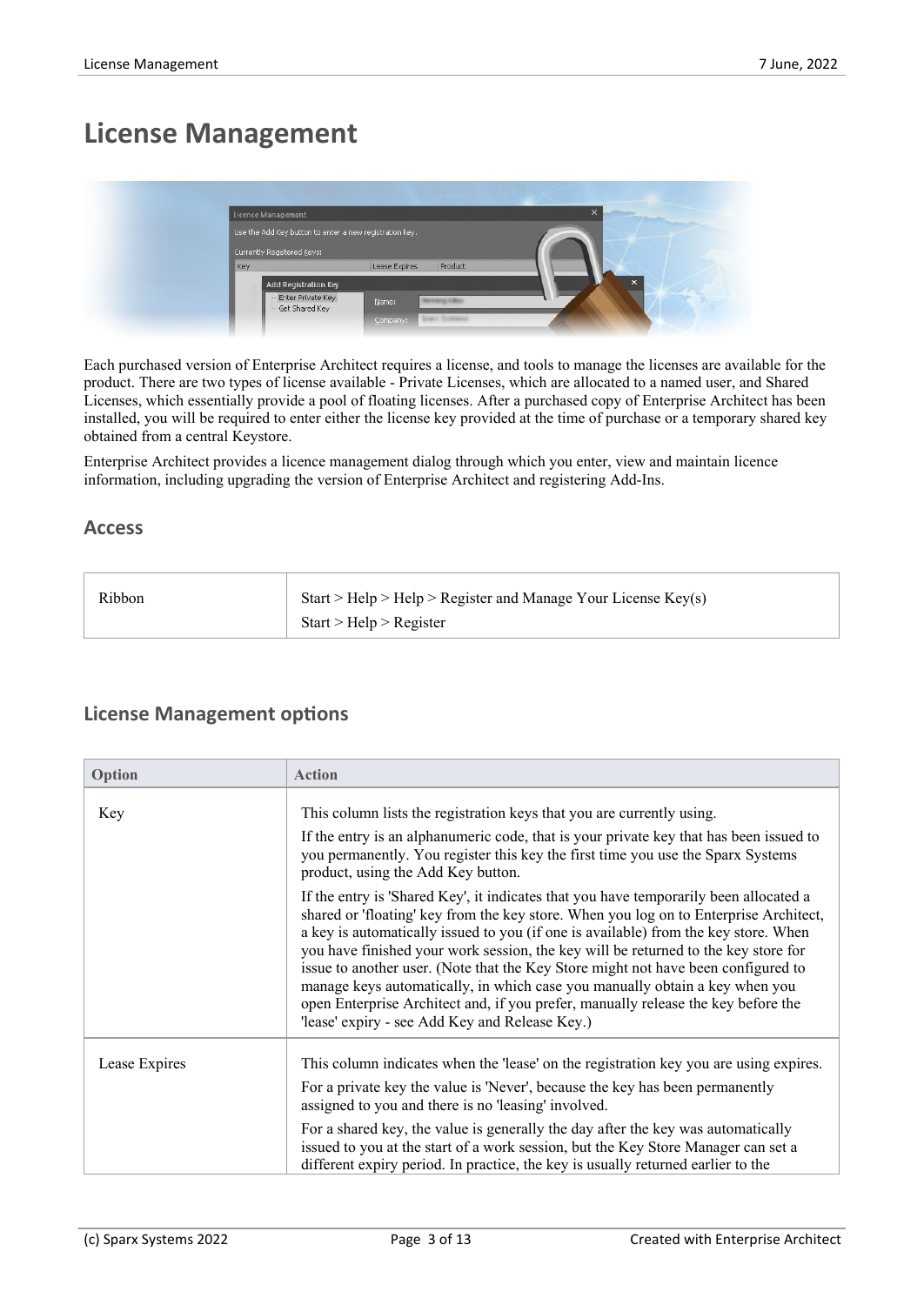|                           | keystore when you log out of the current work session.                                                                                                                             |
|---------------------------|------------------------------------------------------------------------------------------------------------------------------------------------------------------------------------|
| Product                   | This column identifies the Sparx Systems product that the registered key gives you<br>access to.                                                                                   |
| Add Key                   | Display the 'Add Registration Key' dialog, which you can use to:                                                                                                                   |
|                           | Register your new Enterprise Architect license key                                                                                                                                 |
|                           | Manually obtain a shared key from the Sparx Systems Key Store                                                                                                                      |
|                           | Add a new key to update to a higher version of Enterprise Architect or to<br>register an Add-In                                                                                    |
| Remove Key<br>Release Key | (For a Private Key) Make the Add-In or current version of Enterprise Architect<br>inoperable, such as when you are upgrading to a more complex edition of<br>Enterprise Architect. |
|                           | (For a Shared Key) Release the key to the keystore; however, the Keystore<br>Manager is normally configured to release keys automatically when you log off.                        |
| Copy button               | Place the highlighted key into the clipboard.                                                                                                                                      |
| Close button              | Close the dialog.                                                                                                                                                                  |
| Help button               | Display this Help topic.                                                                                                                                                           |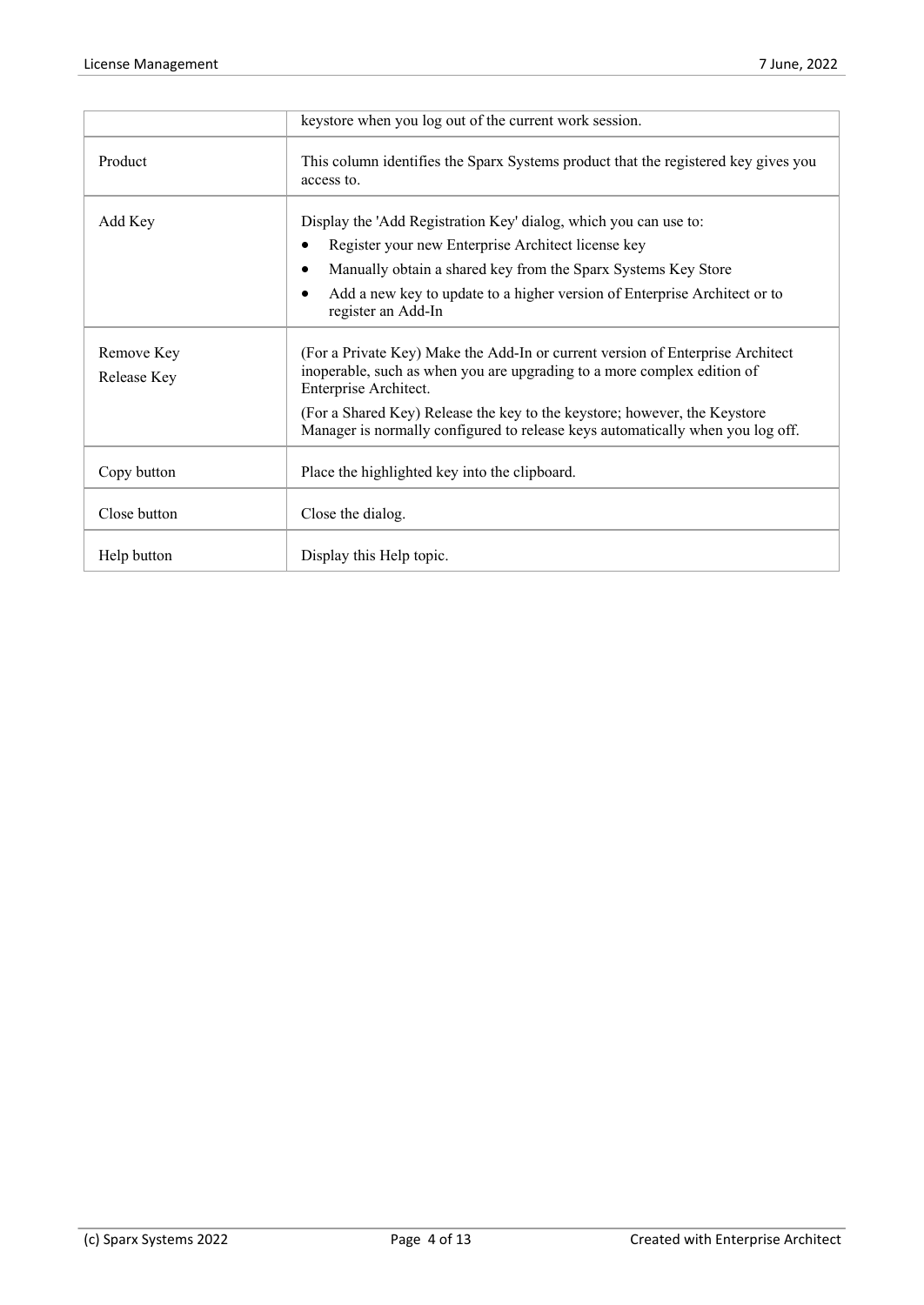# **Finding Your License Information**

You can find information on your Enterprise Architect license in the 'About Enterprise Architect' dialog, which shows:

- The program version and build
- · Your Registration Key
- The edition of Enterprise Architect you are registered to use
- Your licensed user ID on the system

#### **Access**

| Ribbon<br>Start > Help > Help > About EA |
|------------------------------------------|
|------------------------------------------|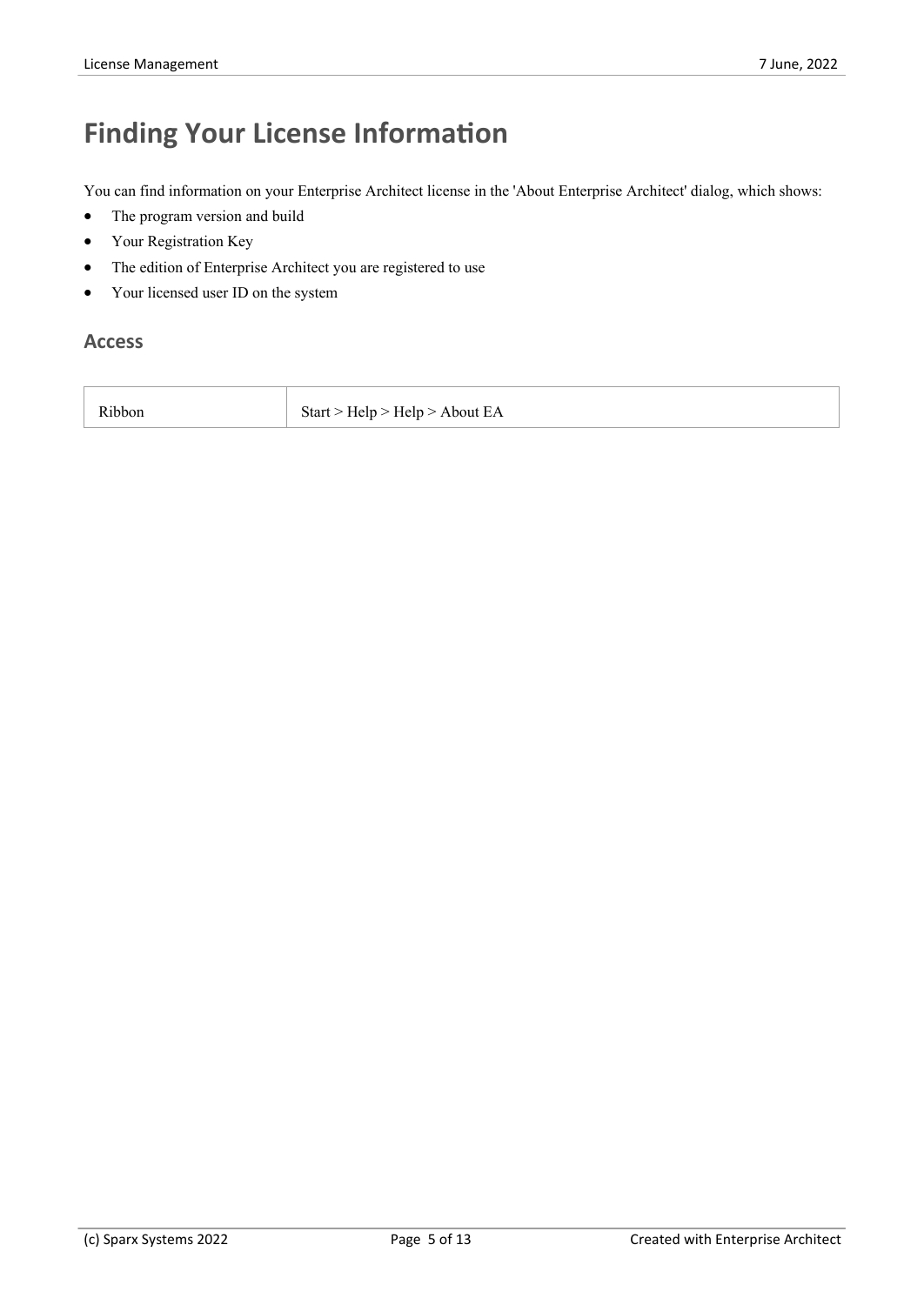### **Adding License Keys**

Two types of license key can be used in conjunction with Enterprise Architect: Private and Shared.

### **Private Keys**

Private keys allow you to register, indefinitely, on the machine and user account that you are currently using:

- An Enterprise Architect license for the edition of Enterprise Architect you have purchased, or
- An Add-In product license

### **Shared Keys**

Shared keysare obtained from a shared keystore, allowing you to check out a key when necessary, and later check in the key so that it can be used by someone else.

Shared Keys require a shared license key store to be configured by your license administrator; the key store can be either file-based or network based (preferred). Only the Key Administrator is required to install the Sparx Enterprise Key Store application; end users simply connect to the configured key file - advised by the administrator - as described here. No additional software is required to be installed.

### **Access**

| Management : Add Key $>$ Add Registration Key | Ribbon |
|-----------------------------------------------|--------|
|-----------------------------------------------|--------|

### **Add a Private Key**

| <b>Step</b> | <b>Action</b>                                                                                                                   |
|-------------|---------------------------------------------------------------------------------------------------------------------------------|
|             | Click on the 'Enter Private Key' tab.                                                                                           |
| C.          | In the 'Name' and 'Company' fields, type your user name and company name.                                                       |
|             | In the 'Copy registration key into space below' field, copy the registration key (including any<br>parentheses around the key). |
| 4           | Click on the OK button to confirm the key selection.                                                                            |

### **Add a Shared Key**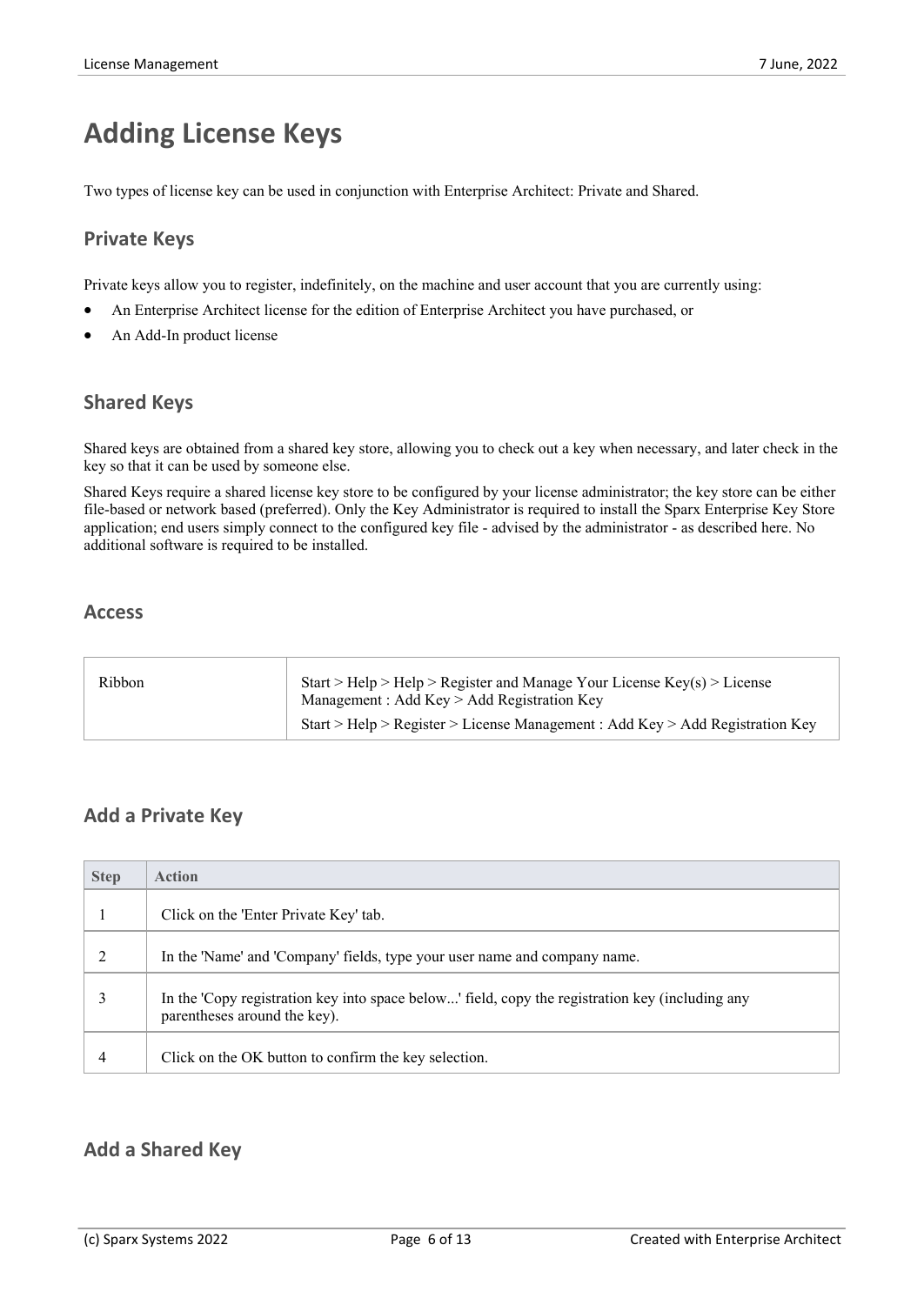| <b>Step</b> | <b>Action</b>                                                                                                                                                                                                                                                                                                                                                                                                                                                                         |
|-------------|---------------------------------------------------------------------------------------------------------------------------------------------------------------------------------------------------------------------------------------------------------------------------------------------------------------------------------------------------------------------------------------------------------------------------------------------------------------------------------------|
| 1           | Click on the 'Get Shared Key' tab.                                                                                                                                                                                                                                                                                                                                                                                                                                                    |
| 2           | In the 'Name' and 'Company' fields, type your user name and company name.                                                                                                                                                                                                                                                                                                                                                                                                             |
| 3           | In the 'Shared Keystore' field, click on the will button.<br>The 'Shared Keystore Selection' dialog displays.                                                                                                                                                                                                                                                                                                                                                                         |
| 4           | If your keystore is file-based:<br>Select the 'File Based Keystore' radio button<br>$\bullet$<br>Click on the Browse button, and<br>$\bullet$<br>Locate and select the keystore file<br>Go to step 6.                                                                                                                                                                                                                                                                                 |
| 5           | If the keystore is network-based:<br>Click on the 'Sparx Keystore Server' radio button.<br>1.<br>Select either 'ssks' or 'https' as the Protocol.<br>2.<br>In the 'Server' field, type the server address of the keystore.<br>3.<br>In the 'Port' field, type the server Port of the keystore.<br>4.<br>If necessary type in the Username and Password (advised by your administrator), and/or click on the<br>5.<br>Test button to check that you have a connection to the keystore. |
| 6           | Click on the OK button to return to the 'Get Shared Key' tab.<br>This now shows the name of the keystore in the 'Shared Keystore' field.                                                                                                                                                                                                                                                                                                                                              |
| 7           | In the 'Select a Product' field, click on the appropriate product name.                                                                                                                                                                                                                                                                                                                                                                                                               |
| 8           | Click on the OK button.<br>The 'License Management' dialog redisplays, indicating that the shared key is registered for the selected<br>product until the key expiry date.                                                                                                                                                                                                                                                                                                            |
| 9           | Click on the Close button.                                                                                                                                                                                                                                                                                                                                                                                                                                                            |

### **Notes**

- Some license keys can override and remove others:
	- The key for a more advanced edition of Enterprise Architect replaces the key for a simpler edition
	- The key for MDG Integration for Visual Studio replaces the key for MDG Link for Visual Studio
	- Shared keys and Private keys have different formats and cannot be used interchangeably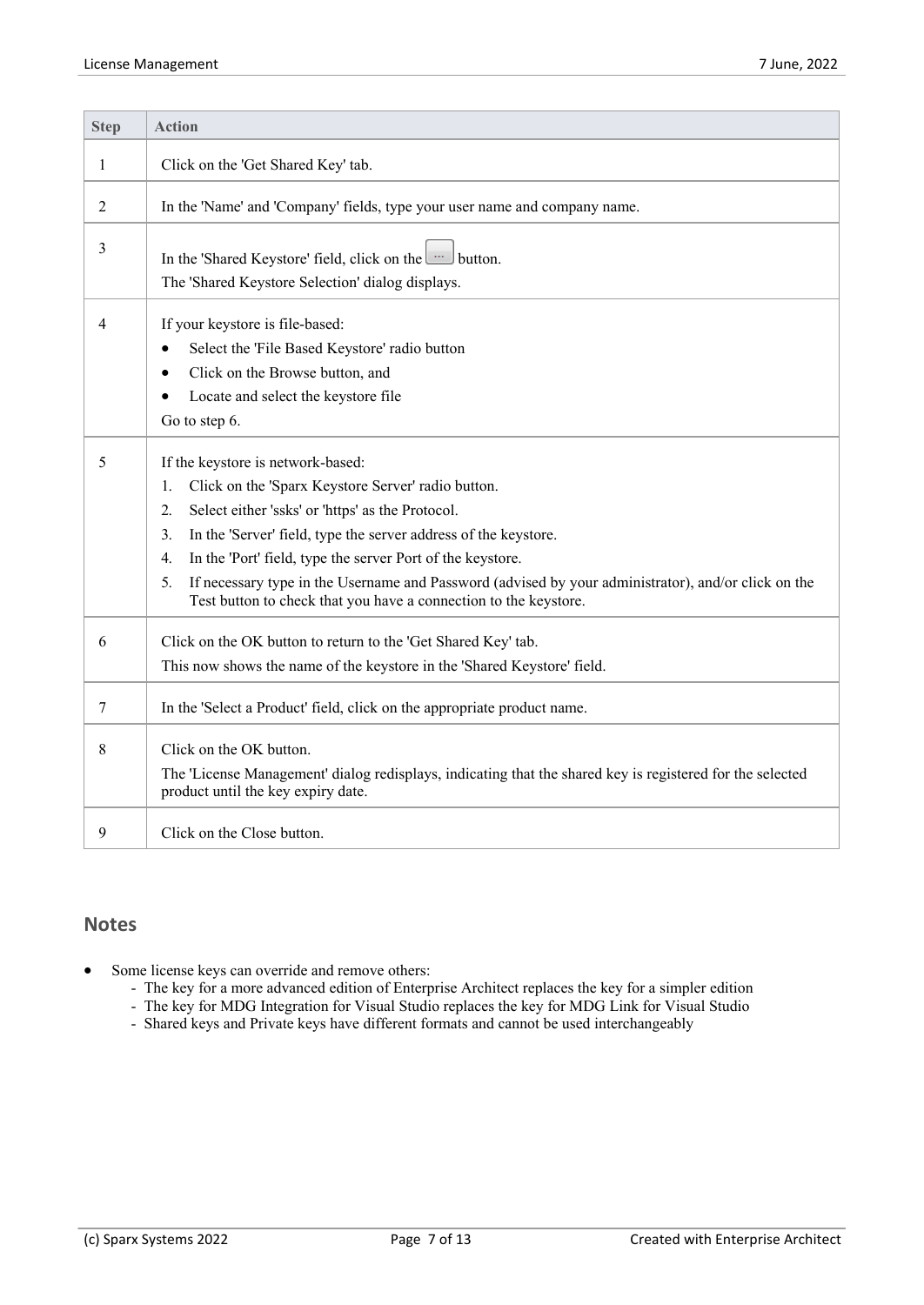# **Keystore Troubleshooting**

The management of shared keys can be an onerous task, so Enterprise Architect provides the Keystore and its management interface to make the administration as easy as possible. Occasionally issues arise that prevent users from obtaining a license; these are typically due to the set up of the keystore and can be easily rectified.

### **Error Messages and Handling**

| <b>Message Displayed:</b>                                     | <b>Explanation</b>                                                                                                                                                                                                                                                                                                                                                                                                 |
|---------------------------------------------------------------|--------------------------------------------------------------------------------------------------------------------------------------------------------------------------------------------------------------------------------------------------------------------------------------------------------------------------------------------------------------------------------------------------------------------|
| Error reading Key Store<br>file:                              | All users who are to use the shared key facility require Read, Write and Modify<br>access to the sskeys dat file containing the shared keys.                                                                                                                                                                                                                                                                       |
| (Access is denied)                                            | Please verify that all required users have sufficient permissions to the file and try<br>again.                                                                                                                                                                                                                                                                                                                    |
|                                                               | Review the effective permissions calculated at the location of the key file for the<br>user account reporting the problem - you should closely examine the permissions<br>for both the Network Share and the File System; it is possible that these<br>permissions have been overwritten at some point.                                                                                                            |
|                                                               | If the problem continues, contact Sparx Support.                                                                                                                                                                                                                                                                                                                                                                   |
| Error reading Key Store<br>file:<br>(Key File has been moved) | In the key store, as a security measure the hard drive serial number is recorded<br>when the file is created; the file then cannot be moved from the original location in<br>which it was created.                                                                                                                                                                                                                 |
|                                                               | If the key store has to be re-located for any reason, the administrator should<br>re-create the key store in the new location using the original license keys.                                                                                                                                                                                                                                                     |
|                                                               | This issue is commonly seen after a file server has undergone a hardware upgrade<br>in which the physical hard drives have been replaced; problems could also occur if<br>the drive used is part of a RAID configuration.                                                                                                                                                                                          |
|                                                               | The message can also appear where the key store exists on a Novell-based file<br>system - when creating the key store, the administrator is prompted to confirm that<br>the key store is to be located on a Novell Netware file server; if they click on the<br>Yes button, the key store instead records the logical path used to create it, and all<br>users must connect to the key store using this same path. |
|                                                               | The recorded path is case-sensitive and must be an exact match.                                                                                                                                                                                                                                                                                                                                                    |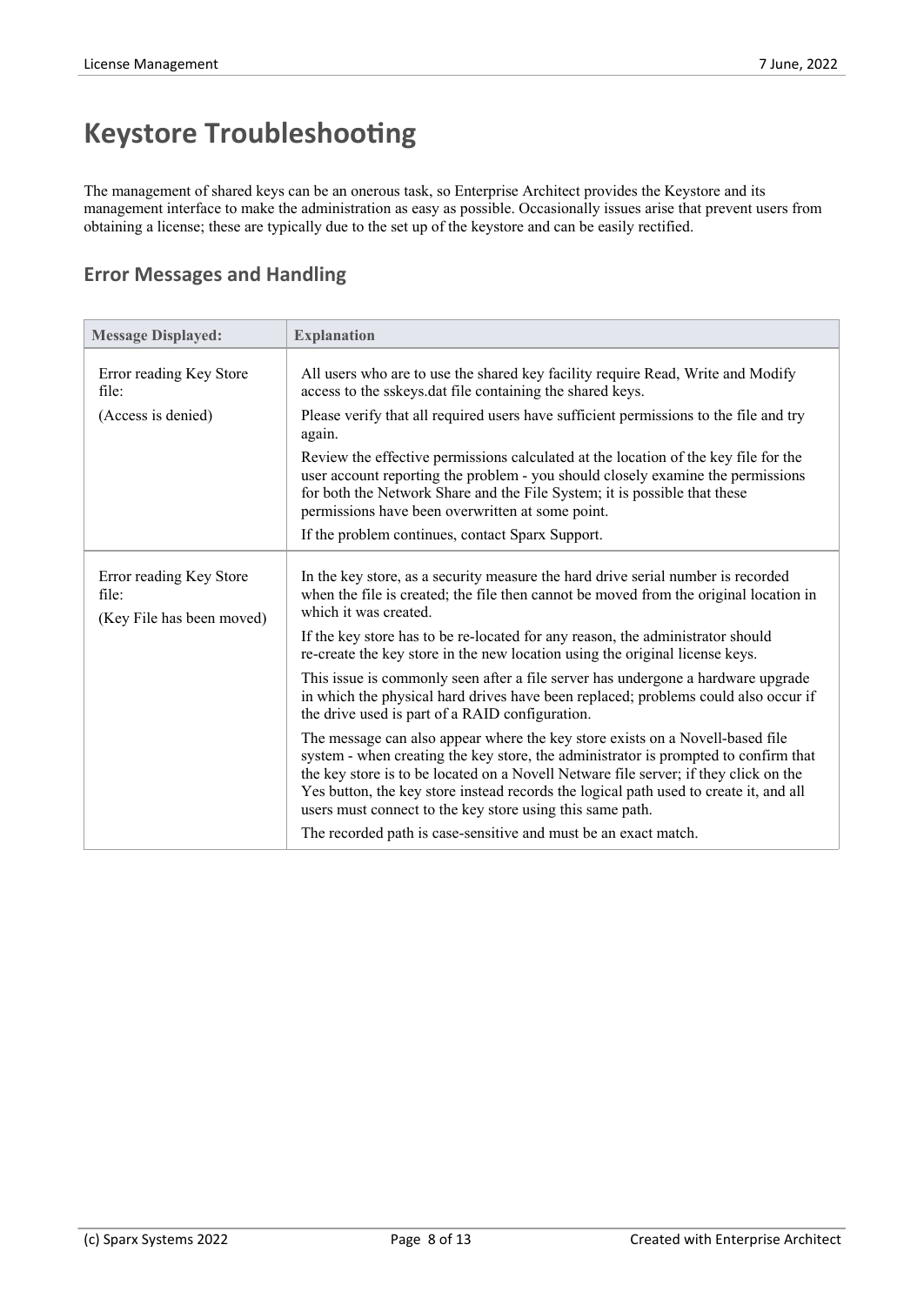### **Upgrade an Existing License**

As you work with Enterprise Architect you might become aware of additional features contained in other Editions, which you could use on your projects. Fortunately, it is easy to upgrade the Edition you are using to a more advanced or specific Edition. For example, you might have been working alone creating a private model using the Professional Edition, and then at some point the project expands and a team of people need to contribute to and update the models, and the Project Manager decides to use security to encourage collaboration between the users. This would require an upgrade to the Corporate Edition, which contains the role-based security features.

It is a cost effective and easy procedure to upgrade to another Edition, but a new license key must be added to the product to make the upgrade effective. This should not be confused with license renewal, which is an extension of the license for the same Edition of Enterprise Architect and doesnot require a new key to be entered.

There are four Editions of Enterprise Architect; from simplest to most fully featured, these are:

- **Professional**
- **Corporate**
- **Unified**
- · Ultimate

The Enterprise Architect installer provides the facilities of every Edition; your registration key gives you access to the facilities of the Edition you have purchased.

If you have purchased a lesserEdition, such as Professional, you can subsequently upgrade yourlicense to a more complete Edition by purchasing a special upgrade key from Sparx Systems. Once you have received this key, use the procedure described here to gain access to the additional features.

This procedure is mainly applicable to users with private keys; if you are an end-user with a shared key, you would simply be allocated the relevant key next time you requested one. If, however, you want to upgrade while using a shared key on a long lease, you would simply click on the Release Key button and then the Add Key button on the 'License Management' dialog.

#### **Access**

| Ribbon | Start > Help > Help > Register and Manage Your License $Key(s)$ > License<br>Management : Add Key |  |
|--------|---------------------------------------------------------------------------------------------------|--|
|        | Start > Help > Register > License Management : Add Key                                            |  |

### **Upgrade from one license edition to another**

| <b>Step</b> | <b>Action</b>                                                                                                                                    |
|-------------|--------------------------------------------------------------------------------------------------------------------------------------------------|
|             | Make sure you have a valid upgrade key purchased from Sparx Systems; you typically receive this in an<br>email or PDF format.                    |
|             | On the 'Add Registration Key' dialog, in the 'Name' and 'Company' fields, type your name and company<br>name.                                    |
|             | Copy the key you received for the upgraded edition of Enterprise Architect - including the $\{$ and $\}$ bracket<br>characters - from the email. |
|             |                                                                                                                                                  |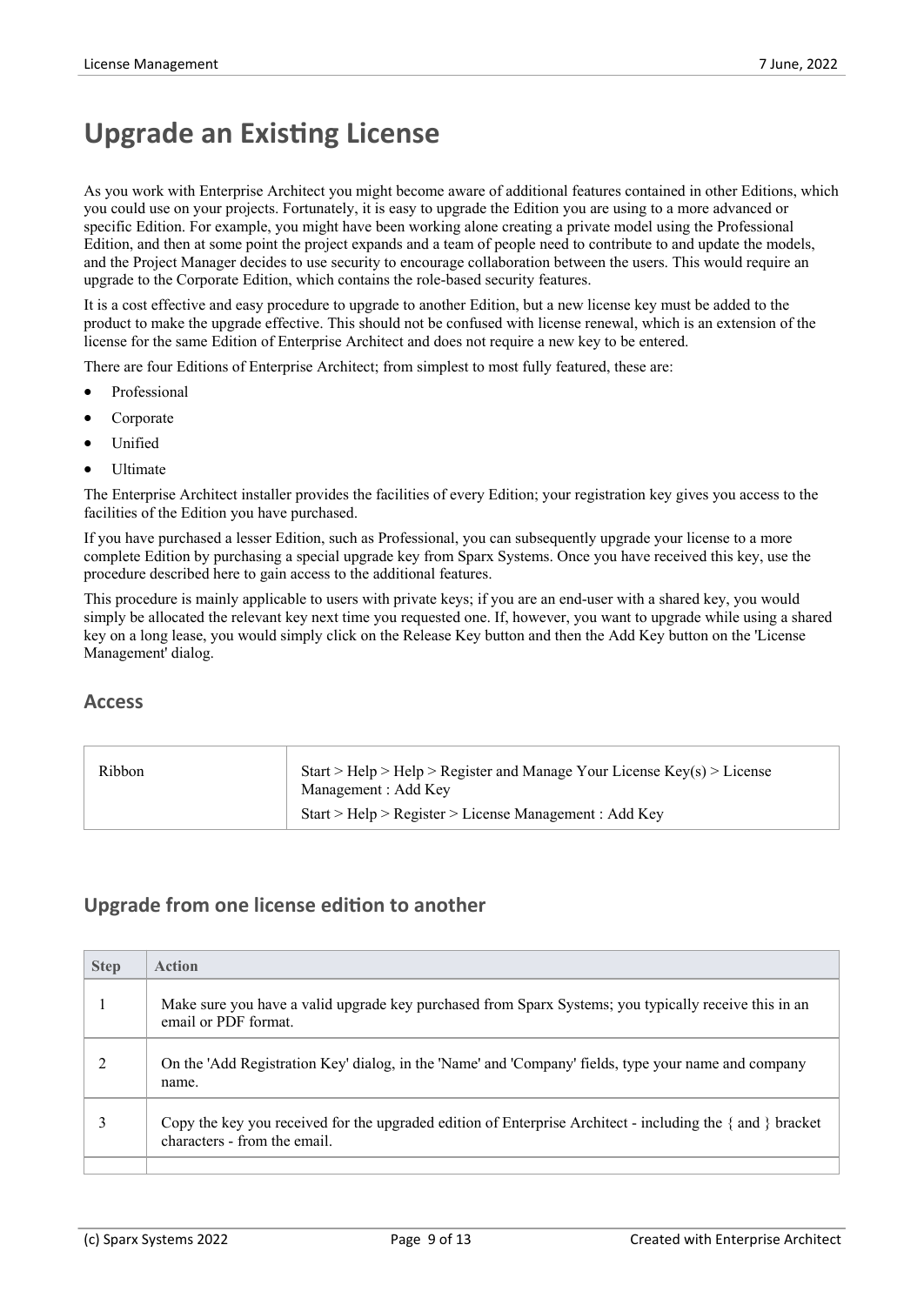| 4             | Paste the key into the 'Copy registration key' field.                                                                                                   |
|---------------|---------------------------------------------------------------------------------------------------------------------------------------------------------|
| $\mathcal{D}$ | Click on the OK button.                                                                                                                                 |
|               | Enterprise Architect displays the message:                                                                                                              |
|               | Registration succeeded - Thank you for purchasing Enterprise Architect xxxx Edition                                                                     |
| 6             | Click on the OK button, and then on the Close button to continue working in Enterprise Architect.                                                       |
|               | Select the 'Start > Help > Help > About EA' menu option.                                                                                                |
|               | Copy the registration key shown and store it somewhere safe; this is a key to the full license of the edition<br>you have upgraded to.                  |
|               | If you ever have to reinstall Enterprise Architect, you can register it with this key, so you will not have to<br>go through the upgrade process again. |

### **Notes**

The Lite Edition and the Trial Edition cannot be registered or upgraded; if you have used either of these editions and then purchased Enterprise Architect, you must download the registered edition from: [sparxsystems.com/securedownloads/easetupfull.msi](https://sparxsystems.com/securedownloads/easetupfull.exe)

Then you can enter your registration key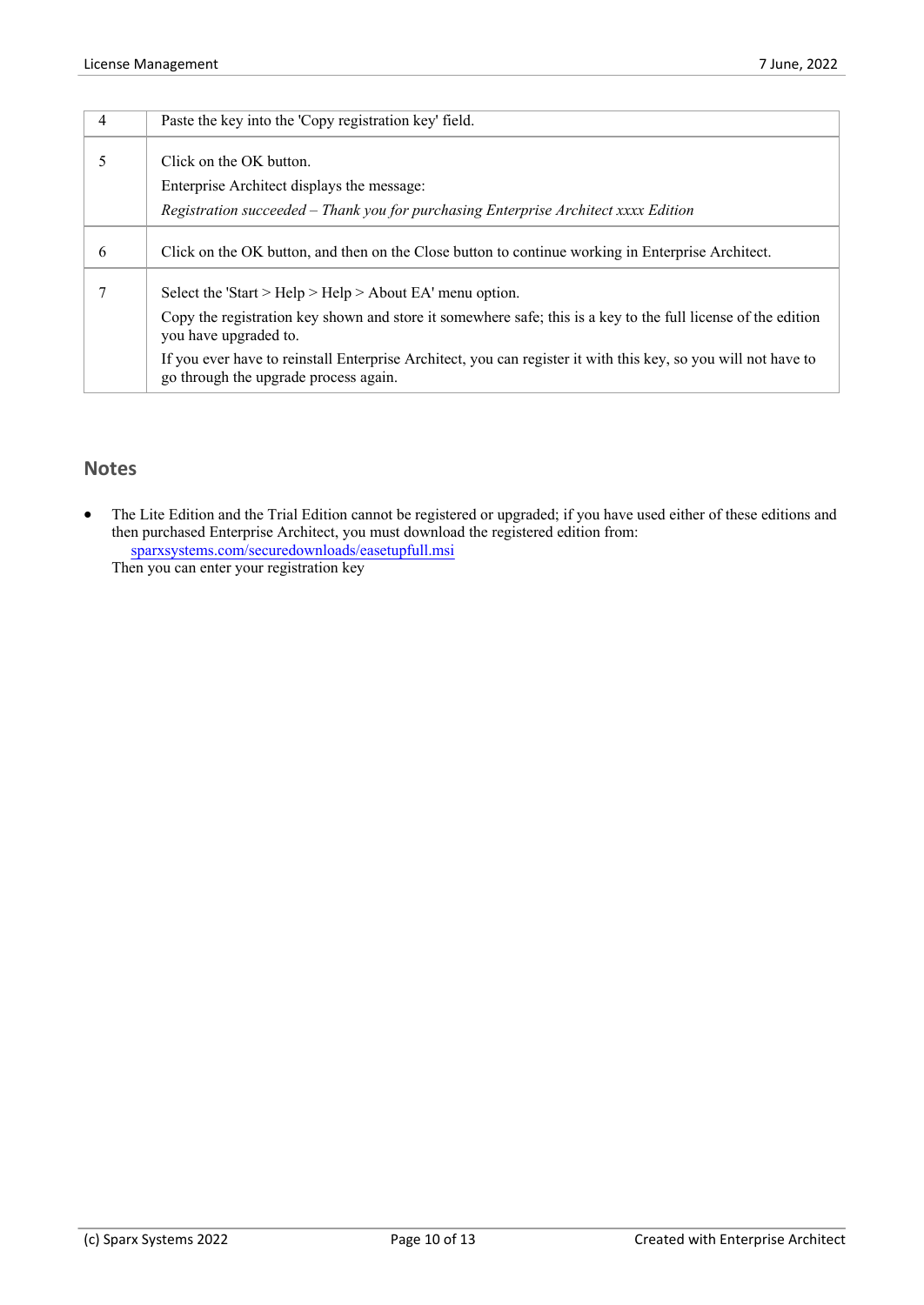# **Register Add-In**

Apart from registering Enterprise Architect, you must also register any Add-Ins you purchase to use with the application. You can register either a private key as explained here, or a shared Add-In key as explained in the *Add An Add-In Key* topic.

### **Access**

| Ribbon | Start > Help > Help > Register and Manage Your License $Key(s)$ |
|--------|-----------------------------------------------------------------|
|        | Start > Help > Register                                         |

### **Register Add-Ins for Enterprise Architect**

| <b>Step</b> | <b>Action</b>                                                                                                                                          |
|-------------|--------------------------------------------------------------------------------------------------------------------------------------------------------|
|             | Purchase one or more licenses for the Add-In from your Add-In provider.                                                                                |
|             | Once you have paid for a licensed version of the Add-In, you receive (via email or other suitable means) a<br>license key for the product.             |
| 2           | Save the license key and the latest full version of the Add-In.                                                                                        |
| 3           | Run the Add-In's set up program to install the Add-In.                                                                                                 |
| 4           | In Enterprise Architect, select 'Start > Help > Register'.                                                                                             |
|             | The 'License Management' dialog displays.                                                                                                              |
| 5           | Click on the Add Key button.                                                                                                                           |
|             | The 'Add Registration Key' dialog displays, showing the 'Enter Private Key' tab.                                                                       |
| 6           | Type or copy-and-paste in the key you received with the Add-In, including the $\{$ and $\}$ characters.                                                |
| 7           | Click on the OK button.                                                                                                                                |
| 8           | When the Add-In has been added successfully, close down Enterprise Architect and restart it to apply the<br>integration changes imposed by the Add-In. |